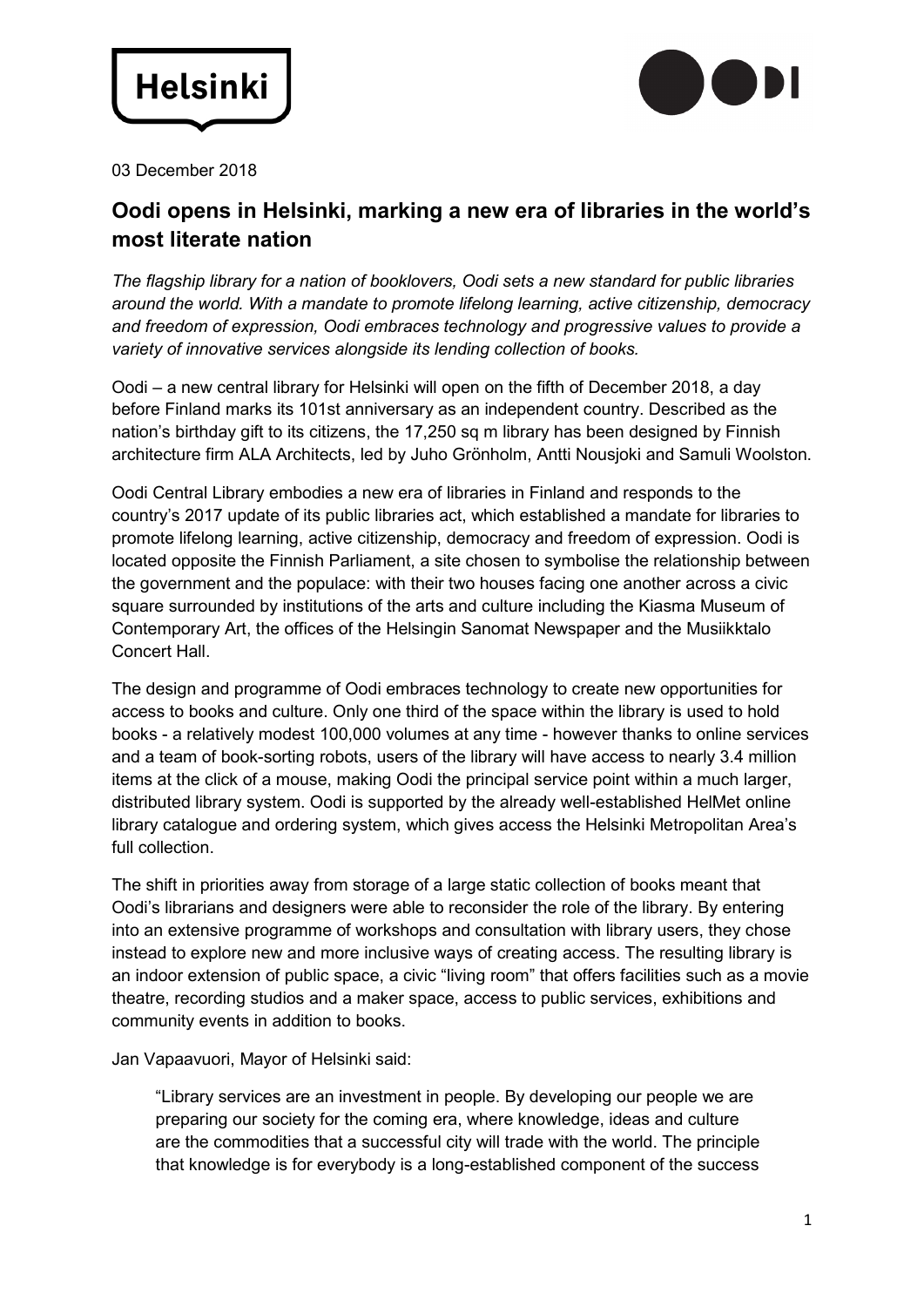# **Helsinki**



of Finnish society and essential foundation of a city built on trust between government and citizens.

"Helsinki is a world leader in the knowledge economy and the opening of Oodi reinforces its pre-eminence: this library represents a collective commitment to knowledge and its role in a more equal society where access to resources and equality of opportunity are encouraged for all."

Nasima Razmyar, Deputy Mayor of Helsinki for Culture and Leisure said:

"Oodi is the figurehead of a public library service that exists to offer every citizen a free space with access to culture, freedom of expression and possibilities for self-realisation. Oodi sits in the heart of Helsinki, surrounded by the institutions of a modern liberal democracy – the national parliament, the free press, the arts and museums. Our hope is that this palace of ideas will bring people and institutions together and enable new interactions, experiences and understanding that will lead us to achievements that are greater than any of us could achieve on our own."

Anna-Maria Soininvaara, Head Librarian of Oodi said:

"Oodi is a project that was born out of a long and detailed process of asking what a library could and should be. In consultation with our lawmakers, our colleagues and our users we have sought these answers collectively, making democratic decisions that support the needs and respect the rights of everybody in our society.

"On the fifth of December we will open a new building, and celebrate the completion of one chapter in the story of our libraries. New chapters will follow and we librarians are just beginning to explore our new space. As we go forwards we will use the spirit of collaboration and enquiry that we have built into Oodi to continue to develop new ways to serve the changing needs of all of our users."

Antti Nousjoki, one of the three partners at ALA Architects said:

"Oodi is a large public forum of thought and action operating under the library organization, but with a range of reach and functionality well beyond a traditional book depository. It is an enabler of full versed public life, thought, production and sharing in the heart of the growing Helsinki."

The design for Oodi was chosen following an anonymous international competition that attracted 544 entries. The winning design, completed by Finnish practice ALA Architects occupies a hugely significant unoccupied site, one of the last remaining in Central Helsinki. The swooping structure of the library, clad in planks of Finnish spruce timber, seeks to extend the public space of the civic square into the enclosed public space of the library, creating a covered canopy that blurs the boundary between the two and a balcony that allows library visitors to look across the square onto the national parliament building.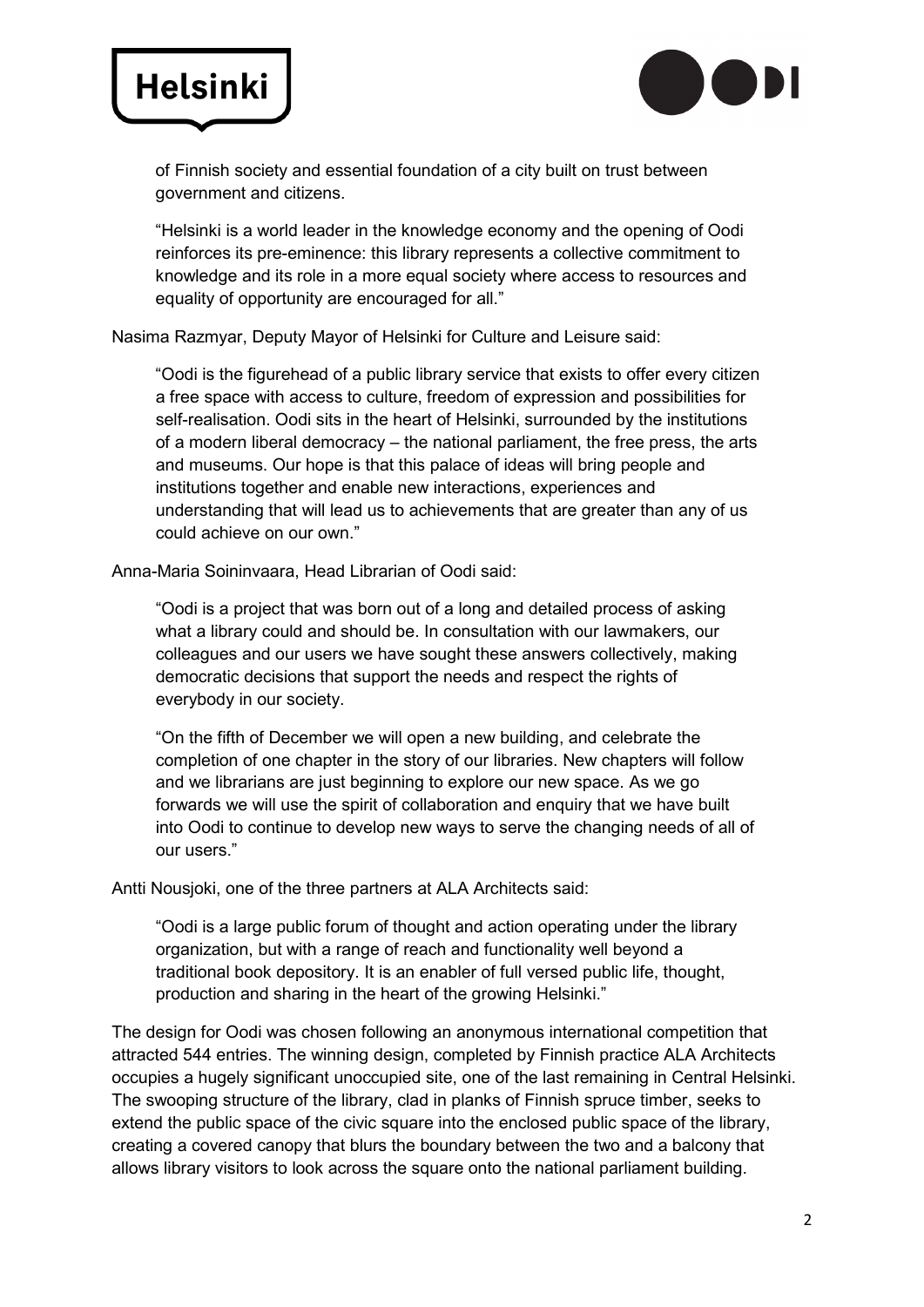



### **Public Libraries in Finland:**

Finland was ranked the world's most literate nation in a 20[1](#page-2-0)6 study<sup>1</sup>. The  $\epsilon$ 98 million Oodi project will become the flagship of Finland's internationally renowned network of public libraries, setting a new precedent for the future development of libraries around the World.

Public Libraries play a central role in Finland's civic life. Access to public library services is a statutory right for all citizens and Finns are amongst the world's most enthusiastic users of public libraries: the population of 5.5 million people borrows close to 68 million books a year – just over 12 items per person.

Finland spent €57 (\$65.4) per citizen on library services in 2017. This compares with \$39.34 in the US<sup>[2](#page-2-1)</sup>. Finland was named the world's most literate nation in 2016.

In the early  $20<sup>th</sup>$  Century the leaders of the newly independent country embraced the public library as an investment in human capital and as a means to promote education and economic development in a region without a wealth of natural resources or an established industrial base. Today, Finland is an advanced economy but access to public library services remains a statutory right, protected in law. Finland's first Library Act was passed in 1928 and was most recently updated in 2017. The act creates a mandate for libraries to create equality of access to culture, to promote lifelong learning, active citizenship, democracy and freedom of expression.

Public Libraries in Finland have begun to explore a broad range of services in addition to the core activity of lending books. It is not unknown for Libraries to provide amenities that range from music rehearsal and recording facilities to community space. Oodi's Maker Space, equipped with technologies such as 3D printers is a recent innovation that extends the tradition of lifelong learning by giving citizens the opportunity to access and experiment with new technologies that will shape design and manufacturing in the digital economy of the 21<sup>st</sup> century.

Libraries in Finland have also expanded into the sharing economy, offering users to borrow physical items, such as sports equipment, power tools, dinner services and other items of occasional use.

Finland used its 2018 contribution to La Biennale di Venezia Architettura to stage *Mind Building,* an exhibition that tracked the design of Public Libraries in Finland from the years before independence to the present day.

#### **Public art at Oodi**

Under Finnish law, the budget for every new public building needs to include a "percent for art" - meaning that a certain percentage of the total budget is required to be spent on public art. 100 000 euros were spent on public art at Oodi. Oodi's percentage art is coordinated by Helsinki Art Museum HAM, who commissioned Finnish artists Otto Karvonen and Jani Ruscica.

<span id="page-2-0"></span> <sup>1</sup> https://www.theguardian.com/books/2016/mar/11/finland-ranked-worlds-most-literate-nation

<span id="page-2-1"></span><sup>&</sup>lt;sup>2</sup> <https://www.imls.gov/sites/default/files/publications/documents/plsfy2014.pdf> p12